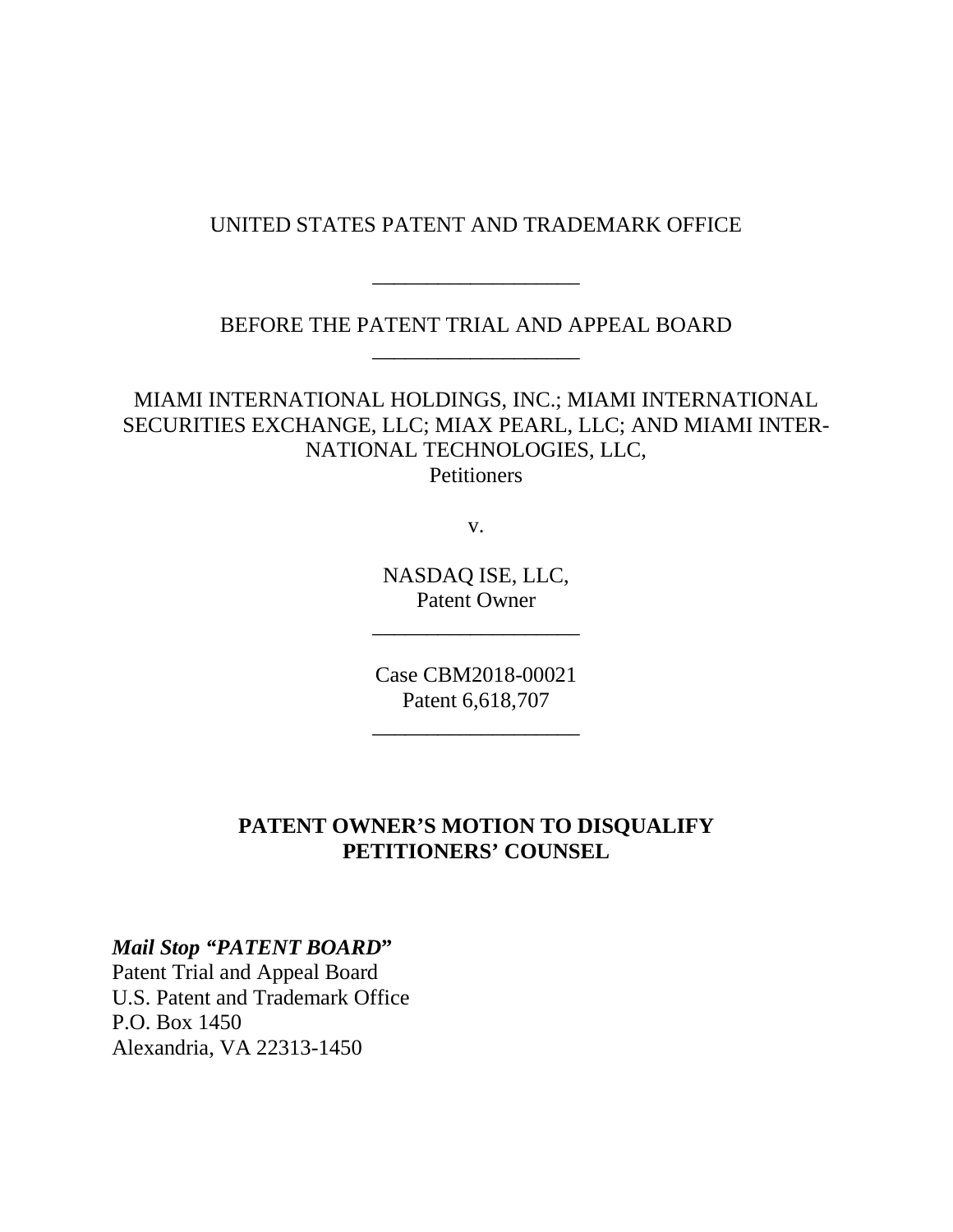# **TABLE OF CONTENTS**

| $\mathbf{I}$ . |                                                          |                                                                                                                                   |
|----------------|----------------------------------------------------------|-----------------------------------------------------------------------------------------------------------------------------------|
| II.            |                                                          |                                                                                                                                   |
| Ш.             |                                                          |                                                                                                                                   |
| IV.            |                                                          |                                                                                                                                   |
| V.             | REASONS FOR THE RELIEF REQUESTED (37 CFR § 42.22(a)(2))8 |                                                                                                                                   |
|                | A.                                                       | MIAX's interests are "materially adverse" to the interests of Fish's                                                              |
|                | <b>B.</b>                                                | Fish's defense of MIAX, including this CBMR, is "substantially                                                                    |
|                | $C$ .                                                    | Fish's involvement in the CBOE litigation, which began in 2007, is<br>not germane because Nasdaq did not acquire ISE until 201612 |
|                | D.                                                       | This motion is not untimely; nor would MIAX suffer undue                                                                          |
| VI.            |                                                          |                                                                                                                                   |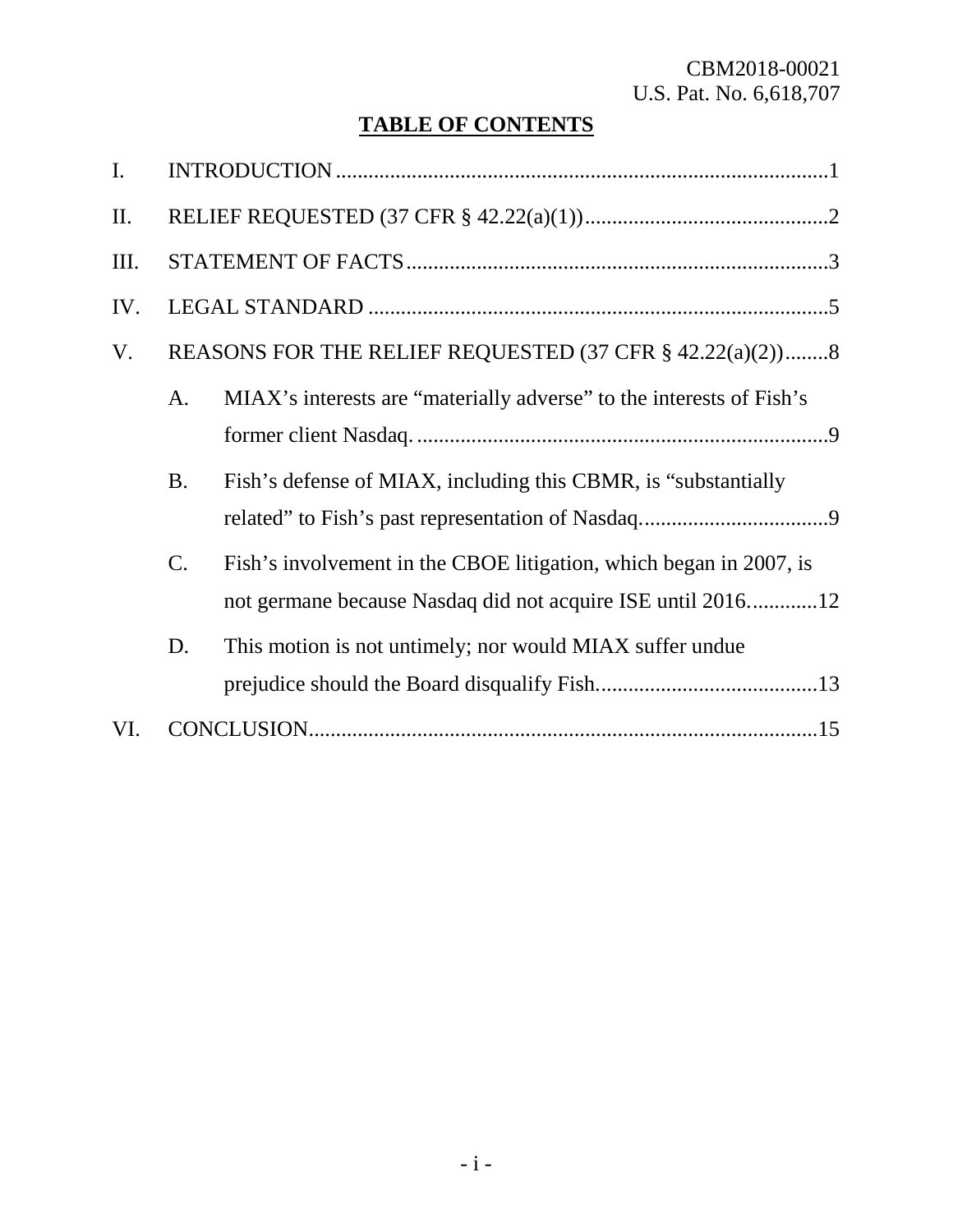#### **I. INTRODUCTION**

Under well-settled principles of professional conduct, a law firm may not represent a new client adverse to a former client in a substantially related successive matter. Based on its prior work for Nasdaq, Fish & Richardson P.C. ("Fish") cannot continue to appear as counsel for MIAX in this proceeding.

From 1998 to 2011, Fish represented Nasdaq in intellectual property matters and prosecuted patents on behalf of Nasdaq for inventions in electronic trading technology. During their 13-year relationship, Nasdaq entrusted to Fish confidential information, including information relating to Nasdaq's strategic approach to its intellectual property and information bearing on the validity of its patents.

Roughly one year ago, Nasdaq and various subsidiaries filed a district court lawsuit against MIAX. The lawsuit asserts, *inter alia*, that MIAX infringes seven patents claiming innovations in electronic trading, four of which were prosecuted by Fish. MIAX hired Fish and Reed Smith LLP ("Reed Smith") to defend it in the lawsuit. Because Fish prosecuted four of the asserted patents, Fish and Reed Smith attempted to carve up the defense of MIAX, with Fish claiming that it would not participate in the portion of the lawsuit relating to the patents that Fish prosecuted. Despite its claim, Fish took actions, such as jointly filing with Reed Smith a single motion to dismiss all counts in the lawsuit, demonstrating that Fish was intimately involved with MIAX's attempt to invalidate the very patents that Fish prosecuted.

- 1 -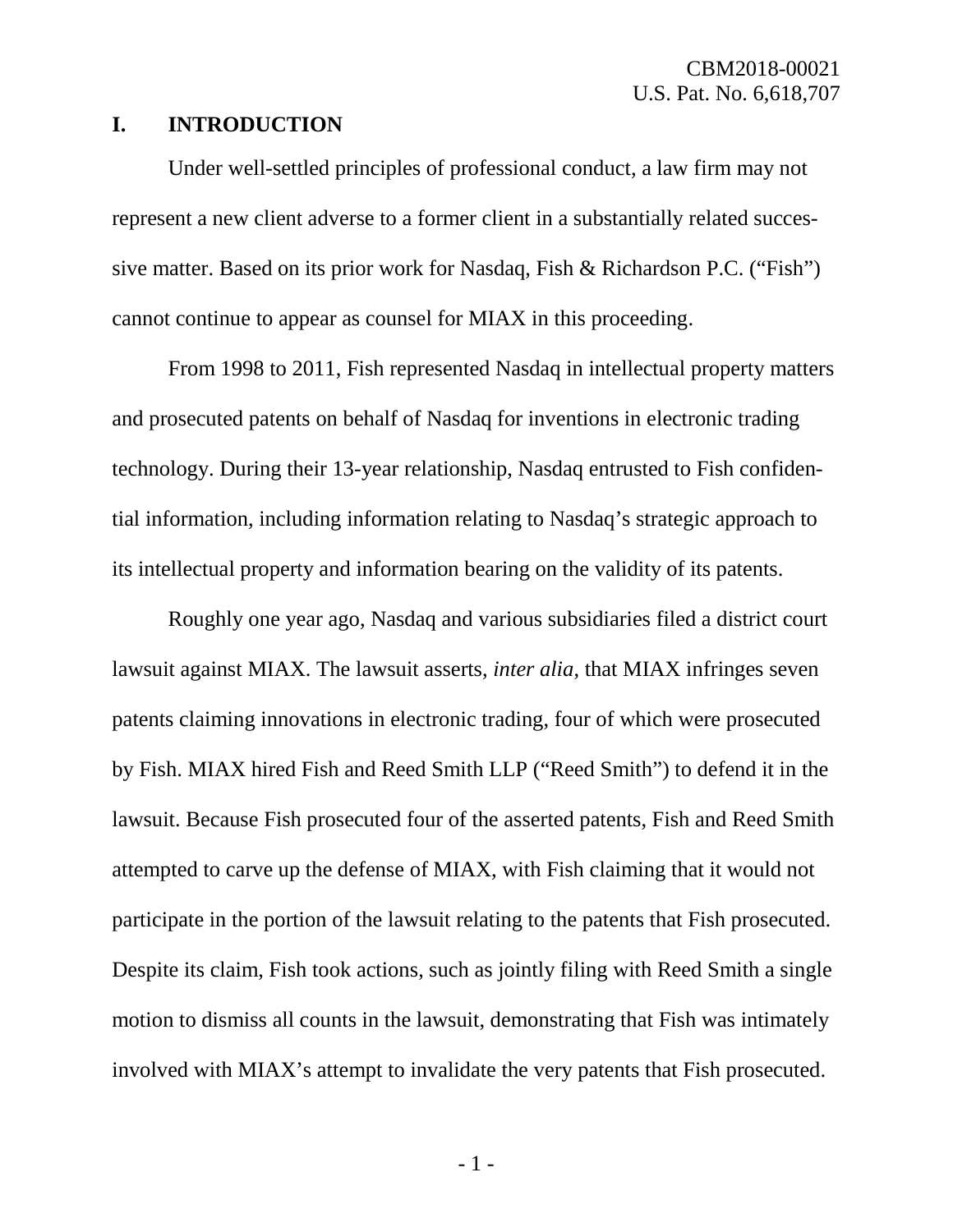In early March 2018, Nasdaq moved to disqualify Fish—its former trusted counsel in intellectual property matters—from representing Nasdaq's adversary in the lawsuit. Magistrate Judge Arpert, seeing though Fish's and Reed Smith's flawed attempt to divide labor, found that MIAX's defense was "necessarily a collaborative effort" between Fish and Reed Smith. And critical to this proceeding, Judge Arpert found that the confidential information that Fish obtained while representing Nasdaq bears not only on the validity of the patents that Fish prosecuted, but also on the asserted patents Fish did not prosecute.

Although Fish did not prosecute the patent at issue in this covered business method review ("CBMR"), the issues in this CBMR are substantially related to Fish's prior prosecution work: the patent at issue claims inventions in the very same technology space, and has a date of invention during the same timeframe in which Fish represented Nasdaq. As Judge Arpert held, Fish cannot be involved in defending MIAX in the current dispute between Nasdaq (Fish's former client) and MIAX. The instant CBMR is necessarily part of that defense, and thus Fish cannot be adverse to Nasdaq in this proceeding.

#### **II. RELIEF REQUESTED (37 CFR § 42.22(a)(1))**

Patent Owner Nasdaq ISE, Inc. moves under 37 C.F.R. §§ 11.109(a), 11.110(a), and 42.10(d) to disqualify Petitioners' counsel Fish & Richardson P.C.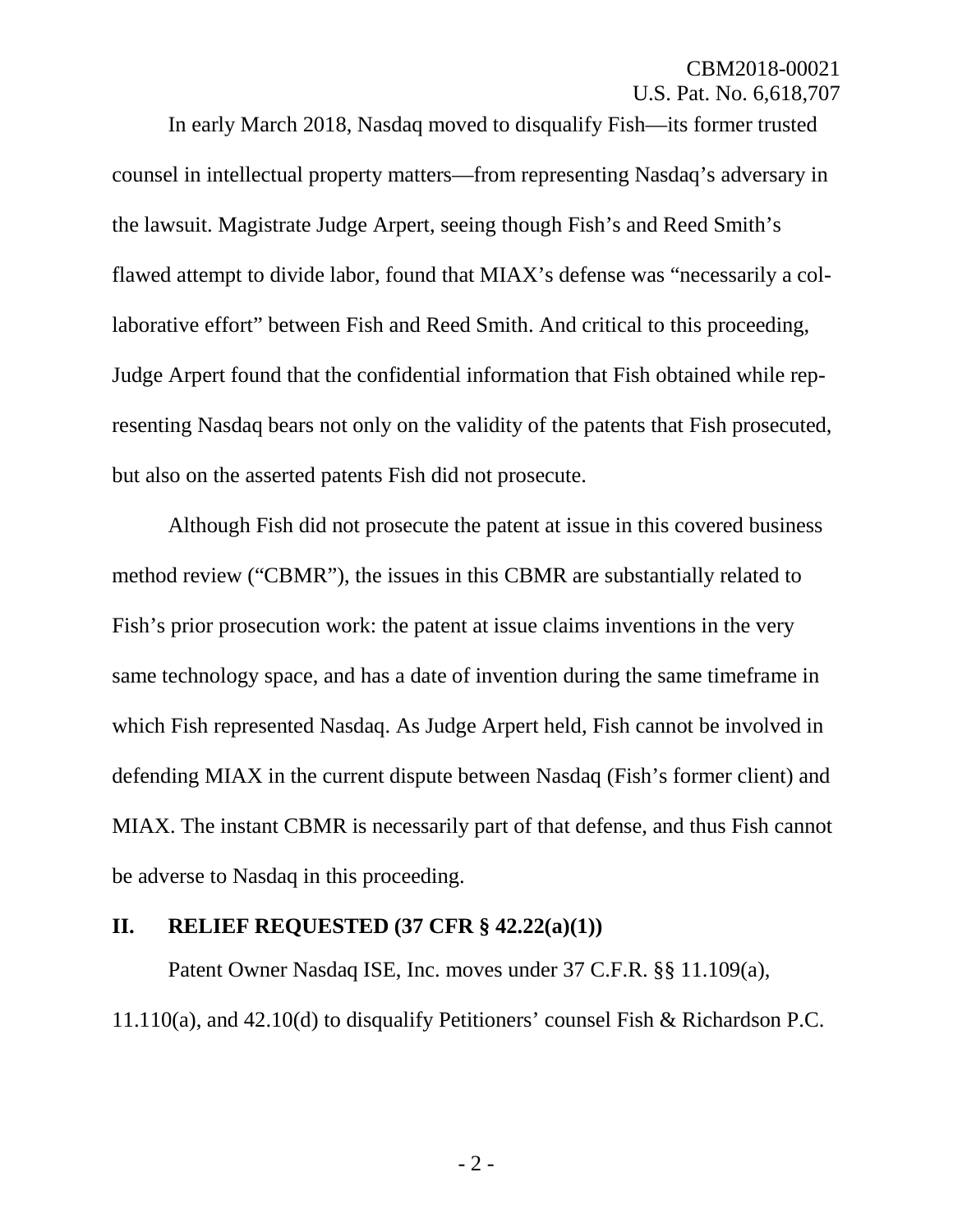#### **III. STATEMENT OF FACTS**

From early 1998 to late 2011, Fish represented Nasdaq in intellectual property matters, including providing counsel and prosecuting patent applications for electronic trading technology. Ex. 2006; Ex. 2007; Ex. 2008. Over the course of 13 years representing Nasdaq, Fish prosecuted and provided counsel relating to approximately 75 U.S. patent applications on behalf of Nasdaq, including the patents that MIAX, Fish's current client, challenged in related matters CBM2018-00028, CBM2018-00029, CBM2018-00030, and CBM2018-00032. Ex. 2009, ¶¶ 5, 14-17; P.O. Mandatory Notices, Paper 5, 1-2.

In December 2010, while Fish represented Nasdaq, Nasdaq acquired FTEN, Inc. Ex. 2009, ¶ 12; Ex. 2010. FTEN, Inc. owns U.S. Patent No. 8,386,371 ("the '371 patent"), and is a wholly owned subsidiary of Nasdaq, Inc. P.O. Mandatory Notices, Paper 5, 1. Fish filed on behalf of MIAX a petition challenging the '371 patent in CBM2018-00020.

In June 2016, Nasdaq acquired International Securities Exchange, LLC. Ex. 2011. In April 2017, International Securities Exchange, LLC changed its name to Nasdaq ISE, LLC. P.O. Mandatory Notices, Paper 5, 1. Nasdaq ISE, LLC owns U.S. Patent No. 6,618,707 ("the '707 patent"), and is a wholly owned subsidiary of Nasdaq, Inc. P.O. Mandatory Notices, Paper 5, 1.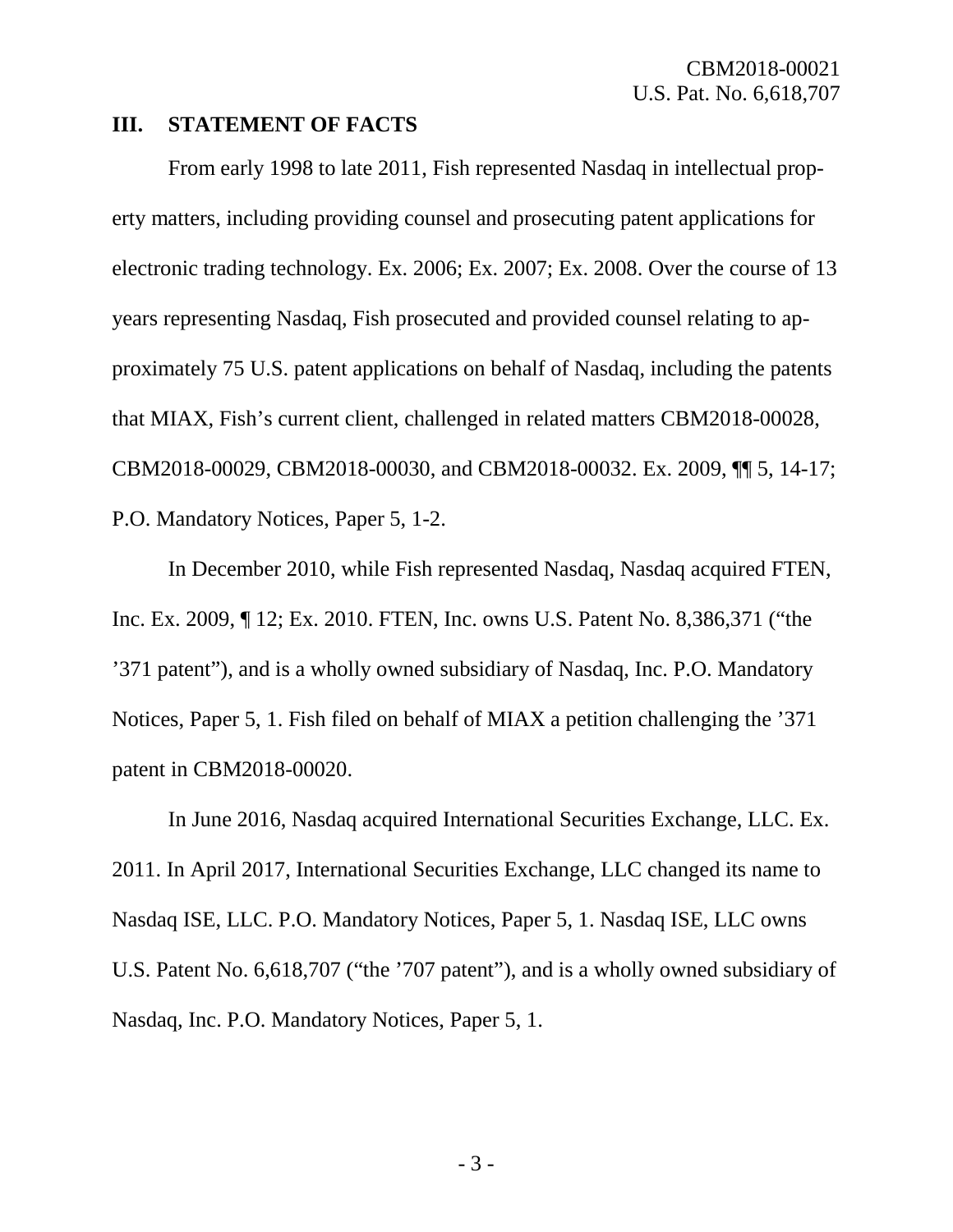On September 1, 2017, Nasdaq, Inc. and its wholly owned subsidiaries Nasdaq ISE, LLC and FTEN, Inc. filed a lawsuit against MIAX asserting seven counts of patent infringement (including infringement of the '707 patent) and three counts of trade secret misappropriation. Ex. 2012. Fish prosecuted four of the seven asserted patents. Ex. 2009, ¶¶ 5, 14-17. MIAX hired Fish and Reed Smith to defend it in the lawsuit. Ex. 2013, 2. Fish and Reed Smith attempted to carve up the defense of the lawsuit, with Fish claiming that it would not participate in aspects of the lawsuit related to the patents that it prosecuted. *Id*. at 2-3. Despite this agreement, MIAX filed a single motion to dismiss the lawsuit. *Id*. at 7.

On March 23, 2018, Fish filed on behalf of MIAX the petition in this CBMR, challenging the validity of the '707 patent. Petition, Paper 2, 99. Nasdaq, Inc. is a real party in interest in this CBMR. P.O. Mandatory Notices, Paper 5, 1.

In the co-pending district court litigation, Nasdaq moved to disqualify Fish from representing MIAX. On September 6, 2018, Magistrate Judge Arpert issued an order disqualifying Fish. Ex. 2013. In his order, Judge Arpert made the following factual findings: (i) "the interests of Nasdaq and MIAX . . . are 'materially adverse,'" *id*. at 9; (ii) the seven asserted patents (including the '707 patent) relate to the same subject matter, *id*. at 2 ("electronic trading technology"), 8-9 ("methods and systems for automated securities trading, including options trading"); (iii) "there is no doubt that during the course of the relationship [between Fish and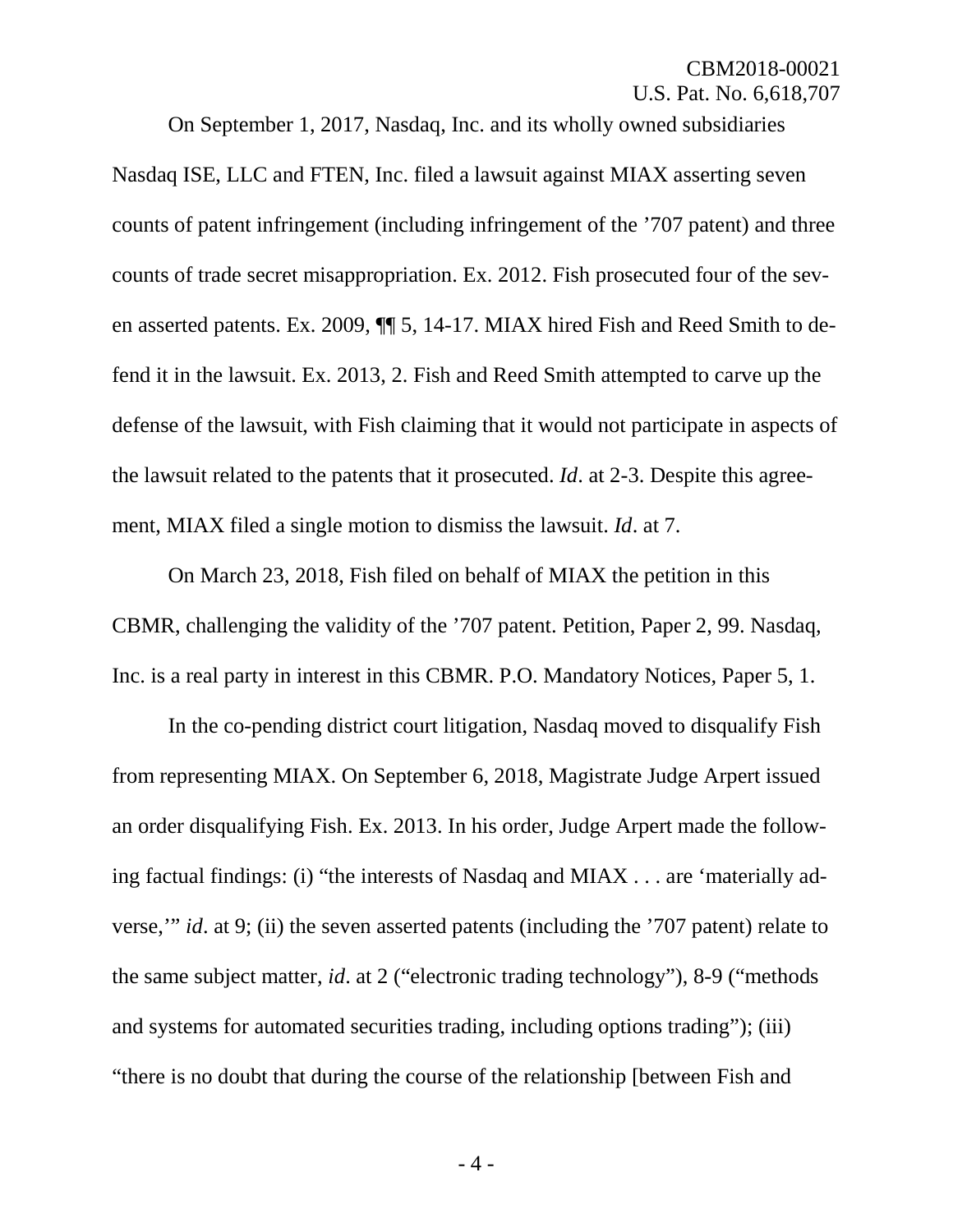Nasdaq,] Fish obtained confidential information that is likely to bear upon the present dispute between Nasdaq and MIAX," *id*. at 8; (iv) "this confidential information would necessarily include information from Nasdaq related to Nasdaq's strategic approach to its intellectual property and patent prosecution, and include information bearing on validity," *id*.; (v) "this confidential information bears not only on issues in this case related to the Nasdaq Patents, *but also on the other patent . . . issues* in this case, as they share similar subject matter," *id*. (emphasis added); (vi) there is a "very substantial relationship between [the district court lawsuit] and Fish's prior representation of Nasdaq," *id*. at 10; and (vii) the defense of the district court lawsuit "is necessarily a collaborative effort" between Fish and MIAX's other counsel, Reed Smith, *id*.

On October 3, 2018, the Board authorized Nasdaq to move to disqualify its former counsel Fish from representing MIAX in this CBMR. Order, Paper 13.

#### **IV. LEGAL STANDARD**

"A panel of the Board may disqualify counsel for cause after notice and opportunity for hearing." 37 C.F.R. § 42.10(d). "[W]hen determining if disqualification is appropriate, it is necessary to balance the interest of a party's right to retain counsel of its choice versus preserving the integrity of the adversary process." *Anderson v. Eppstein*, 59 U.S.P.Q.2d 1280, 2001 WL 583152, \*6 (B.P.A.I. 2001) (informative). Although "the moving party bears a heavy burden of … showing that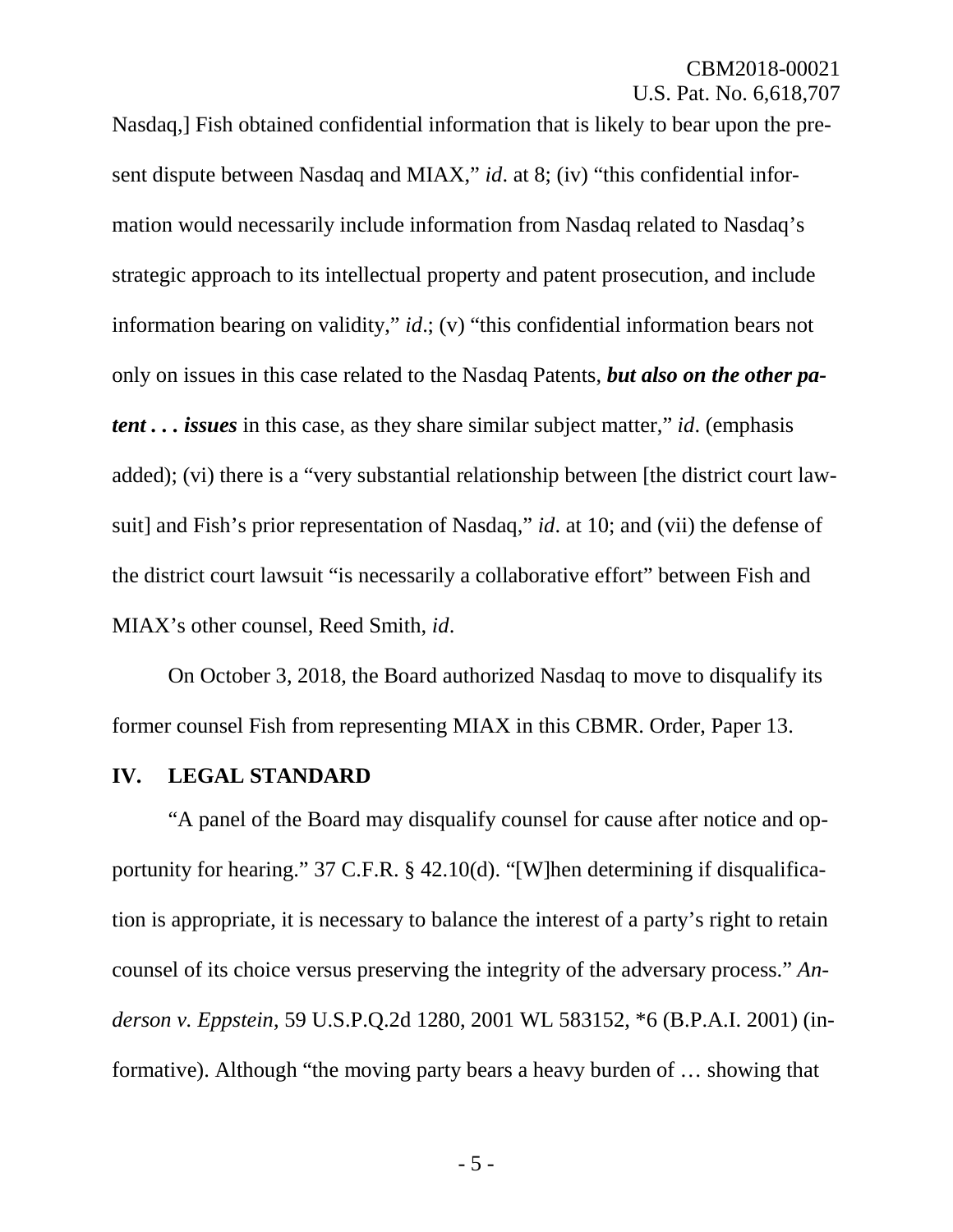disqualification is necessary," *id.*, and "[m]otions to disqualify opposing counsel are disfavored because they cause delay and are sometimes abused," Rules of Practice for Trials, 77 Fed. Reg. 48,612, 48,630 (Aug. 14, 2012), a lawyer's duty to his client's or former client's interests is one of "absolute loyalty" and "fidelity," *see T.C. Theatre Corp. v. Warner Bros. Pictures, Inc.*, 113 F. Supp. 265, 268-69 (S.D.N.Y. 1953). Violating this duty to a former client, which is codified in the USPTO's Rules of Professional Conduct, is cause for disqualification.

In April 2013, the USPTO adopted Rules of Professional Conduct that are modeled after the America Bar Association's (ABA) Model Rules of Professional Conduct. Changes to Representation of Others Before the USPTO, 78 Fed. Reg. 20,180 (Apr. 3, 2013). Rule 11.109(a) prohibits "[a] practitioner who has formerly represented a client in a matter" from "thereafter represent[ing] another person in the same or a substantially related matter in which that person's interests are materially adverse to the interests of the former client unless the former client gives informed consent, confirmed in writing." And Rule 11.110(a) imputes the duties a practitioner owes a former client under Rule 11.109 to the practitioner's law firm, with certain exceptions not relevant here.

The Board has not issued any precedential or informative opinions interpreting "substantially related matter," as recited in Rule 11.109(a). But "[i]n the absence of USPTO-specific precedent, practitioners may refer to various sources for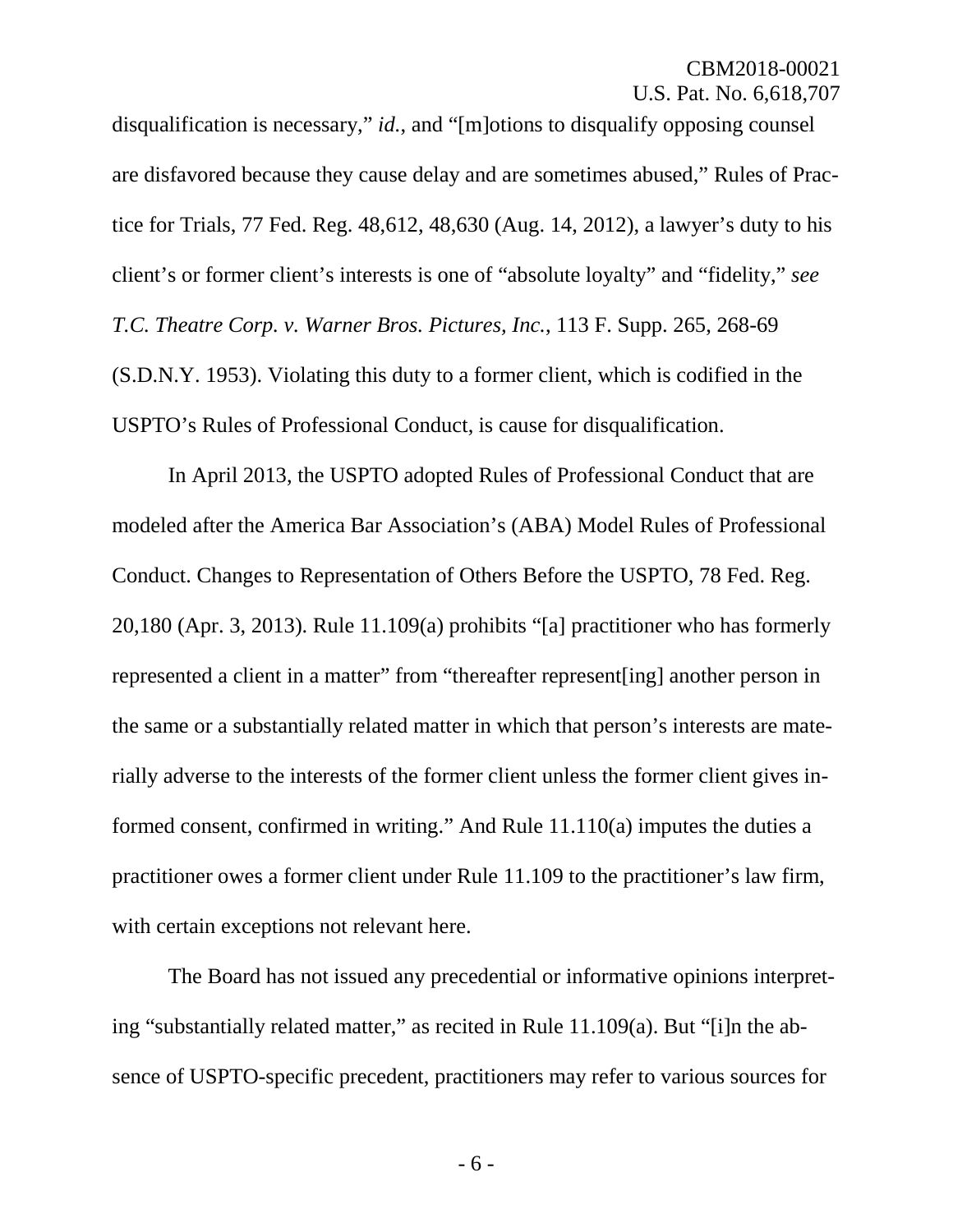useful information," including "precedent based on the USPTO Code" (the precursor to the USPTO's 2013 Rules of Professional Conduct); "the Comments and Annotations to the ABA Model Rules"; and "opinions issued by State bars and disciplinary decisions based on similar professional conduct rules in the States." Changes to Representation, 78 Fed. Reg. at 20180.

In *Anderson*, the BPAI (precursor to the PTAB) interpreted "substantially related" under the USPTO's Code of Professional Responsibility (precursor to the 2013 Rules of Professional Conduct): "On some occasions, the term 'substantially related' has been narrowly interpreted to mean identical or essentially the same." 2001 WL 583152, \*7 (emphasis added). The BPAI's admittedly narrow interpretation, which it qualified as only applying "[o]n some occasions," *id*., has been criticized as an overly-restrictive and "untenable standard," *Openwave Sys., Inc. v. 724 Solutions (US) Inc.*, 2010 WL 1687825, \*3 (N.D. Cal 2010). Indeed, interpreting "substantially related" as "identical or essentially the same" would effectively read "substantially related" out of Rule 11.109(a).

Comment [3] to ABA Model Rule 1.9 provides more workable guidance: "Matters are 'substantially related' for purposes of this Rule if they involve the same transaction or legal dispute or if there otherwise is a substantial risk that confidential factual information as would normally have been obtained in the prior representation would materially advance the client's position in the subsequent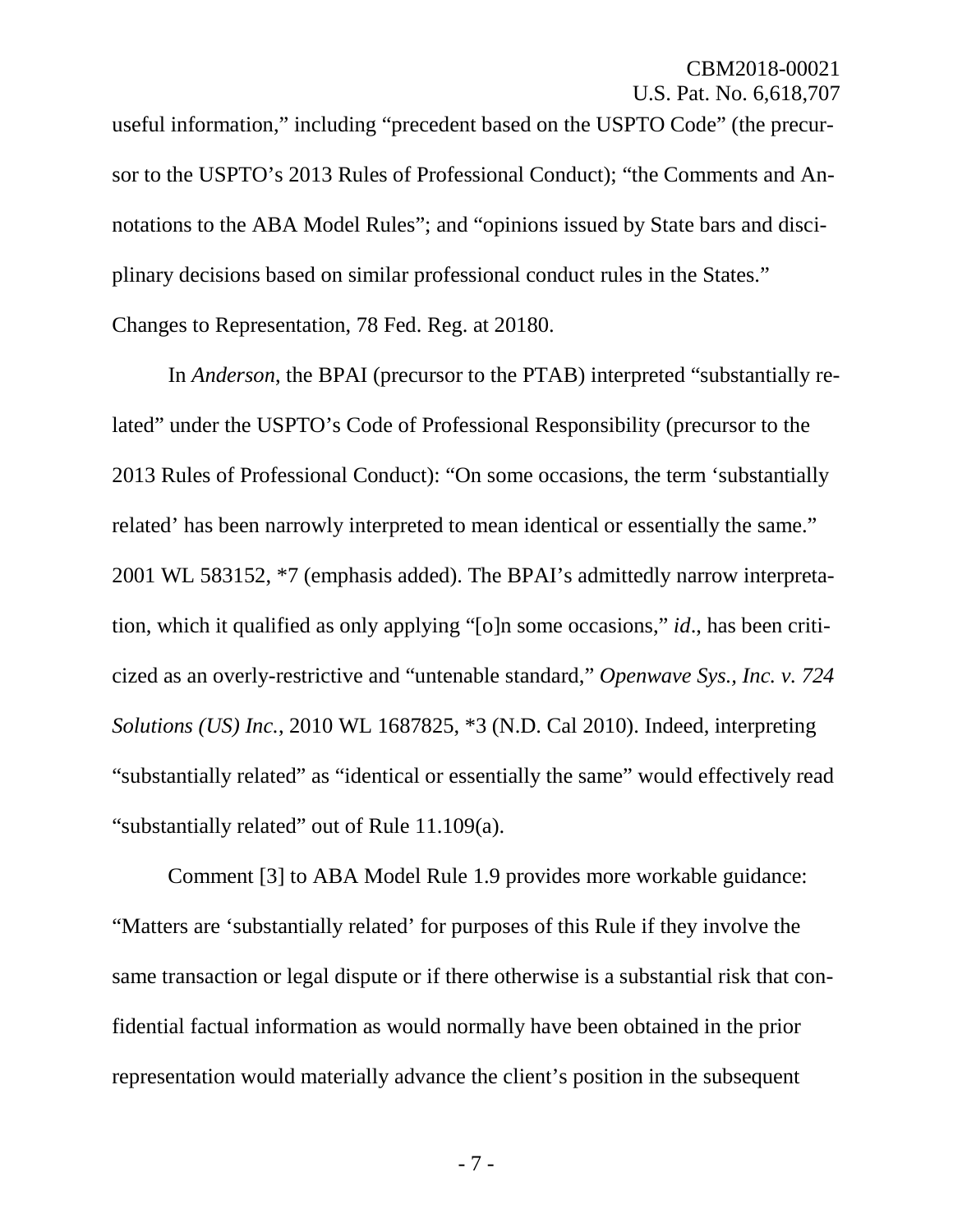matter." MODEL RULES OF PROF'L CONDUCT r. 1.9 cmt. 3 (AM. BAR ASS'N 2011). Regarding the latter, "[i]t is well settled that once an attorney-client relationship has been established, an irrebuttable presumption arises that confidential information was conveyed to the attorney in the prior matter." *Audio MPEG, Inc. v. Dell, Inc.* 219 F. Supp. 3d 563, 569 (E.D. Va. 2016); *see also Anderson*, 2001 WL 583152, \*7 ("The Court will assume that during the course of the former representation confidences were disclosed to the attorney bearing on the subject matter of the representation." (quoting *T.C. Theatre Corp.*, 113 F. Supp. at 268-69)). The former client need not reveal the confidential information to establish that matters are substantially related. *Id*.

#### **V. REASONS FOR THE RELIEF REQUESTED (37 CFR § 42.22(a)(2))**

This CBMR is merely one piece of MIAX's overall defense in its dispute with Nasdaq. Fish, who has been intimately involved in MIAX's defense, was disqualified in the underlying lawsuit because of its conflict of interest. Just as Fish and Reed Smith were not able to carve up MIAX's defense in the lawsuit, the Board should not consider each of MIAX's CBMRs in isolation. *See* 35 U.S.C. § 325. Rather, the Board should adopt Judge Arpert's well-supported factual findings that the defense of MIAX is "necessarily a collaborative effort," and should disqualify Fish. Specifically, the Board should disqualify Fish from representing MIAX in this CBMR because MIAX's interests are "materially adverse" to those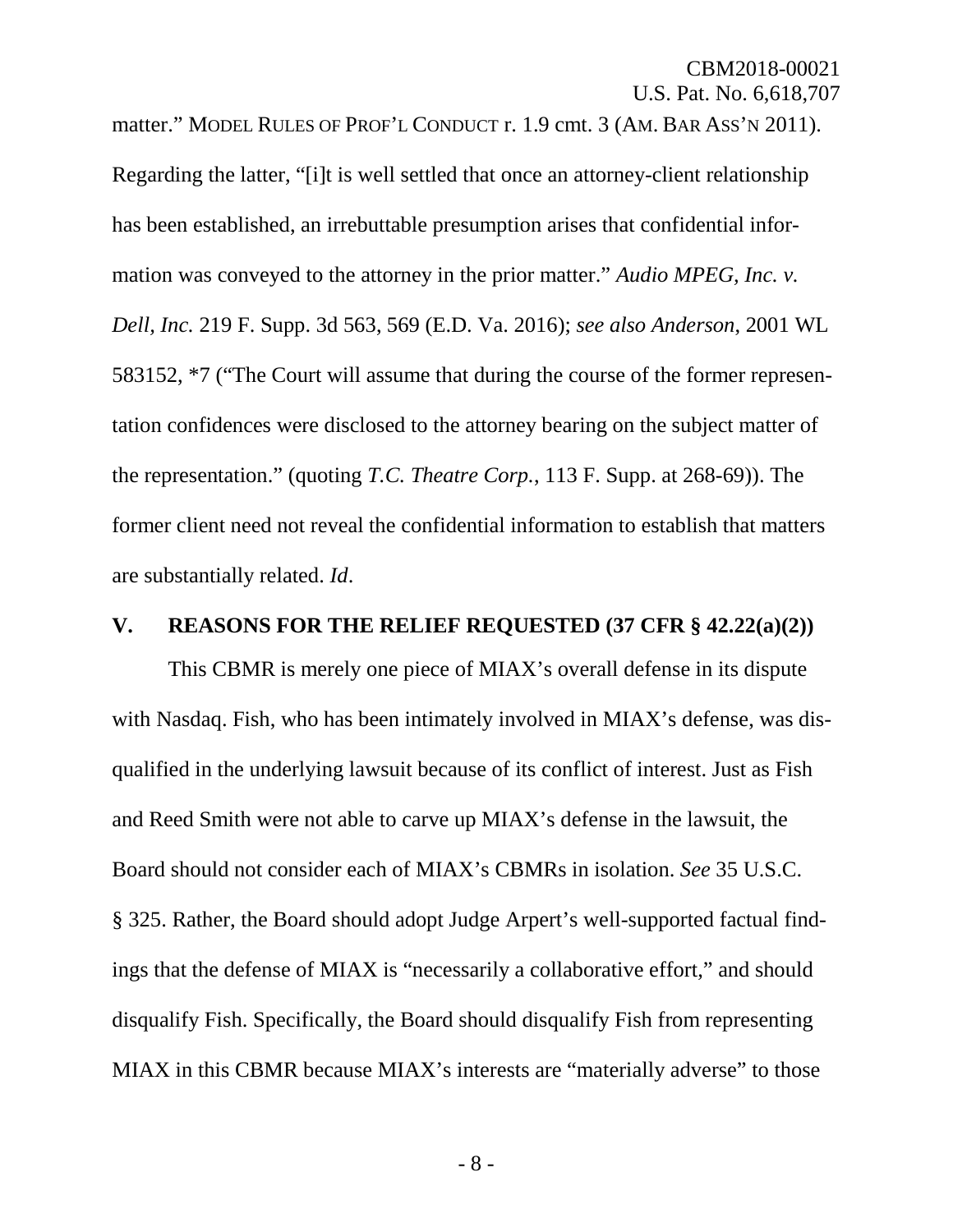of Nasdaq, and this CBMR is "substantially related" to Fish's past representation of Nasdaq.

# **A. MIAX's interests are "materially adverse" to the interests of Fish's former client Nasdaq.**

There is no dispute that Fish represented Nasdaq from 1998 until 2011 in intellectual property matters, including providing counseling and prosecuting patent applications for electronic trading technology. Ex. 2006; Ex. 2007; Ex. 2008. Nor can there be any dispute that Nasdaq—the parent company of Nasdaq ISE, LLC and a real party in interest in this CBMR, P.O. Mandatory Notices, Paper 5, 1 and MIAX have adverse interests, e.g., MIAX seeks to invalidate the '707 patent.

### **B. Fish's defense of MIAX, including this CBMR, is "substantially related" to Fish's past representation of Nasdaq.**

Fish's defense of MIAX, including the underlying litigation and this CBMR, is "substantially related" to Fish's past representation of Nasdaq because there is a "substantial risk" that the "confidential factual information" that Nasdaq entrusted to Fish in their past attorney-client relationship would "materially advance" MI-AX's defense, including its positions in this CBMR.

Both the law and the facts establish that Fish obtained confidential factual information from Nasdaq during the course of their 13-year attorney-client relationship. *See* Ex. 2006; Ex. 2007; Ex. 2008. Under the law, this Fish-Nasdaq attorney-client relationship creates "an irrebuttable presumption" that Nasdaq "confi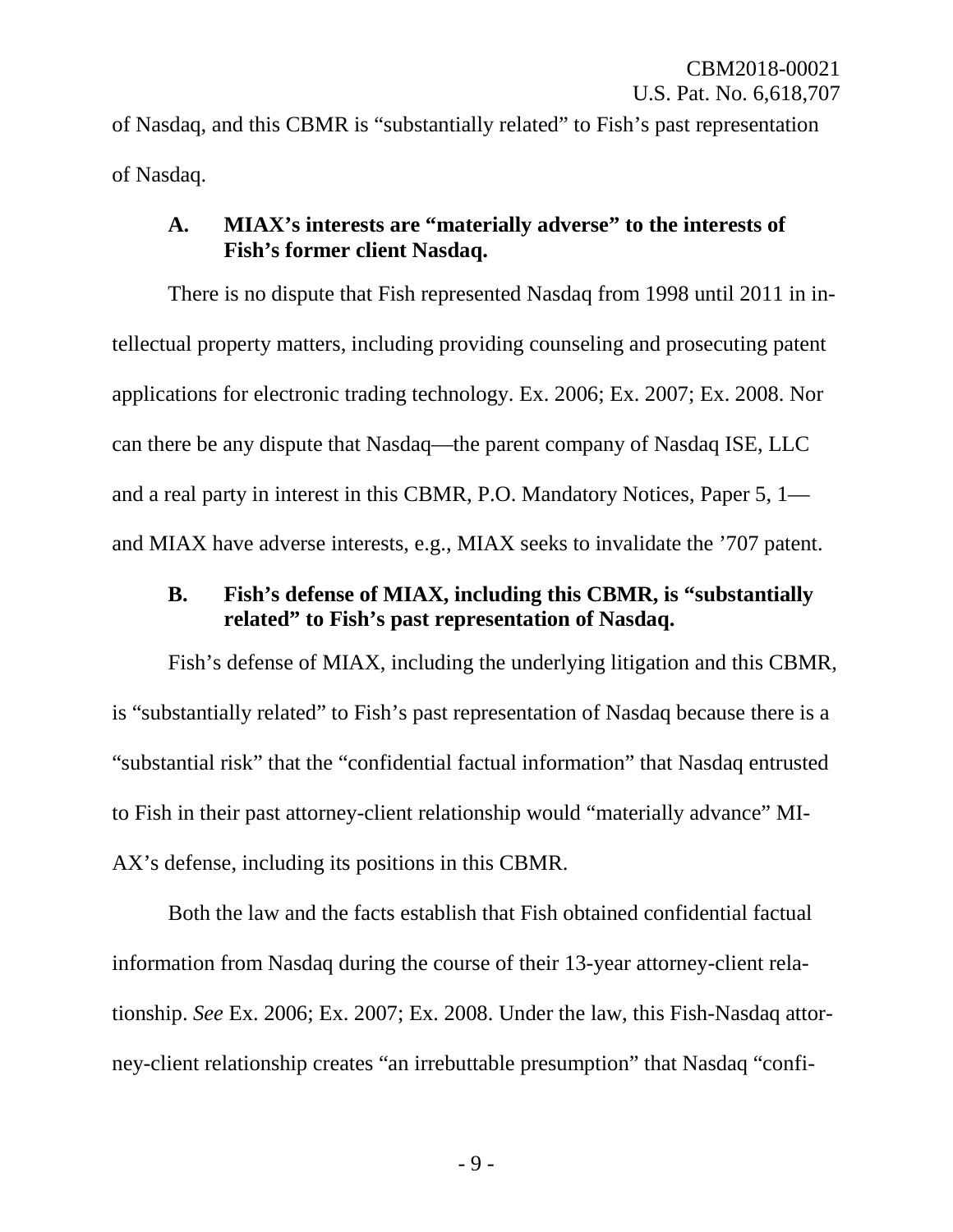dential information was conveyed to [Fish] in the prior matter." *Audio MPEG*, 219 F. Supp. 3d at 569; *see also Anderson*, 2001 WL 583152, \*7. Here, the scope of "the prior matter" broadly covers "Intellectual Property matters," Ex. 2006, 1, and specifically included strategic intellectual property counseling to obtain patent rights on inventions for electronic trading technology, *see* Ex. 2009, ¶¶ 5, 14-17.

Magistrate Judge Arpert also found that Fish had, in fact, obtained material and confidential factual information from Nasdaq during their 13-year attorneyclient relationship. Ex. 2013, 8 (". . . there is no doubt that during the course of the relationship Fish obtained information that is likely to bear upon the present dispute between Nasdaq and MIAX."). Judge Arpert further found:

[T]his confidential information would necessarily include information from Nasdaq related to Nasdaq's strategic approach to its intellectual property and patent prosecution, and include information bearing on validity. Thus, Fish not only would have obtained knowledge relating generally to Nasdaq's patent prosecution strategies, but also specifically as to the intended meaning and scope of each of the patented claims, their potential to be infringed, and facts regarding validity and enforceability. *Id*.

There is a substantial risk that the confidential factual information that Nasdaq entrusted to Fish from 1998 to 2011 would material advance MIAX's interests. To start, Judge Arpert found that "this confidential information bears not only on issues in this case related to the Nasdaq patents," i.e., the patents that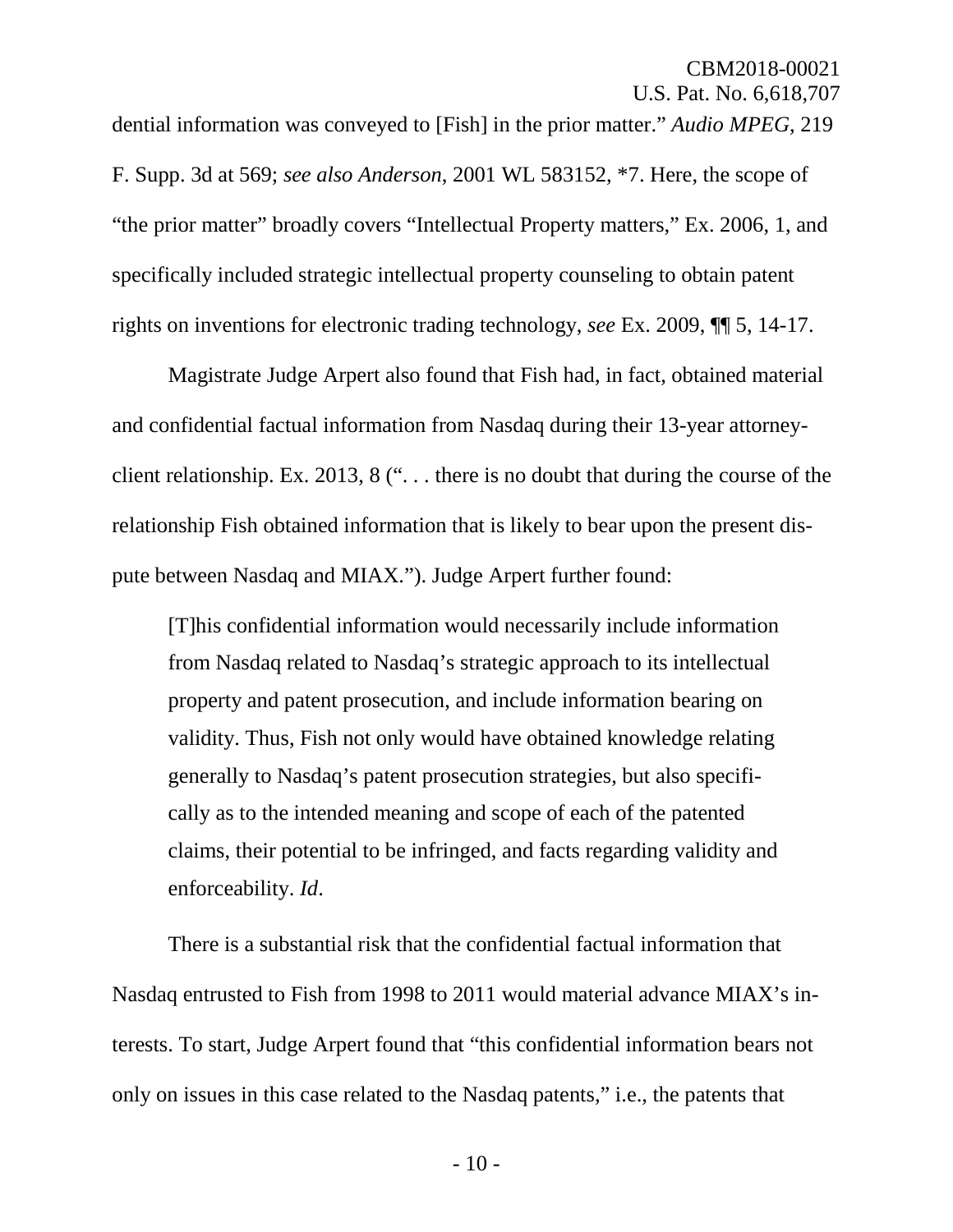MAIX challenged in related CBM2018-00028, CBM2018-00029, CBM2018- 00030, and CBM2018-00032, "*but also on the other patent* and trade secrets *issues in this case, as they share similar subject matter*." *Id*. (emphasis added). The "other patent" issues include whether the '707 patent is patent-eligible under Section 101, *which is the very same issue in this CBMR*.

Additionally, the '707 patent was filed on November 2, 1999, claims priority to November 3, 1998. Ex. 1001, (22), (60). These critical dates fall within the timeframe that Fish prosecuted Nasdaq patent applications on electronic trading technology, Ex. 2006 (representation letter dated February 19, 1998); Ex. 2007, which is the same field of technology as the '707 patent, Ex. 1001, 1:13-17. Because patent-eligibility, this sole issue in this CBMR, is evaluated from the time of invention, *see Berkheimer v. HP Inc.*, 890 F.3d 1369, 1370 n.1 (Fed. Cir. 2018), the confidential factual information Fish obtained from Nasdaq is material to the issues in this CBMR.<sup>[1](#page-12-0)</sup> Further, Nasdaq ISE is permitted to propose amended claims in this CBMR. Should Nasdaq ISE exercise this option, the proceeding will include prosecution of a patent that is directed to the same subject matter as those Fish prosecuted for Nasdaq and that has a date of invention that falls within the

<span id="page-12-0"></span><sup>&</sup>lt;sup>1</sup> The instant case is thus not one in which "[i]nformation acquired in a prior representation may have been rendered obsolete by the passage of time." MODEL RULES OF PROF'L CONDUCT r. 1.9 cmt. 3 (AM. BAR ASS'N 2011).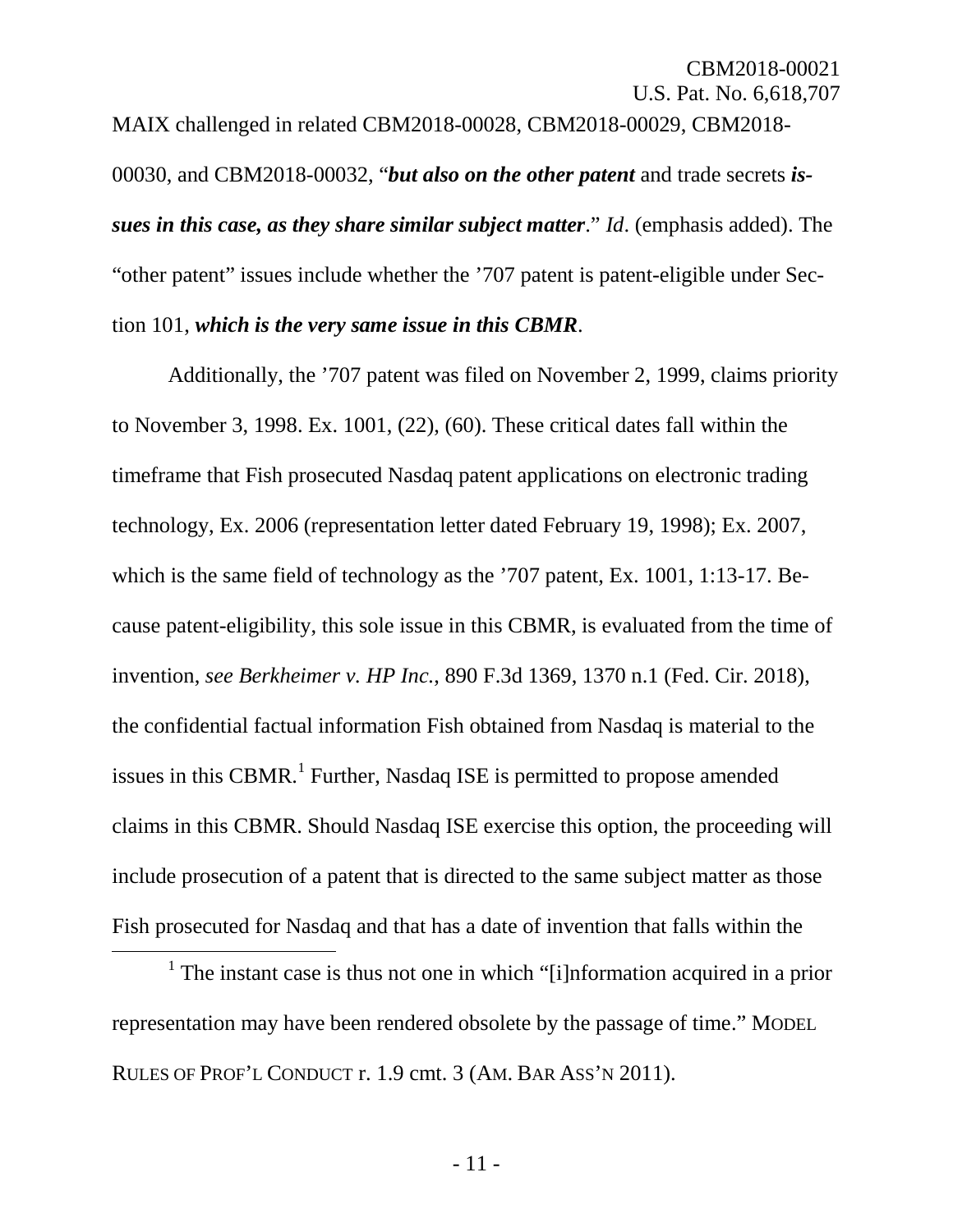same timeframe that Fish represented Nasdaq. Accordingly, there is significant risk that Fish will use Nasdaq's own confidential information in a manner adverse to Nasdaq. Because "[n]o client should ever be concerned with the possible use against him in future litigation of what he may have revealed to his attorney," *T.C. Theatre*, 113 F. Supp. at 269, the Board should disqualify Fish.

In the district court litigation, Fish argued that it screened off all attorneys in Fish's Boston office, which included the Fish attorneys that prosecuted patent applications for Nasdaq. Ex. 2013, 3. Fish also argued that the attorneys handling the district court litigation did not prosecute applications for Nasdaq. *Id*. But Fish's alleged *post hoc* screening of its Boston office is insufficient because Rule 11.110(a)'s exception for a screened-off attorney applies only to a conflict that arises out of the attorney's association with a prior firm. 37 C.F.R. § 11.110(a)(2).

### **C. Fish's involvement in the CBOE litigation, which began in 2007, is not germane because Nasdaq did not acquire ISE until 2016.**

During the October 2, 2018 Board call, Fish argued that it should not be disqualified in this CBMR because the '707 patent was "involved in litigation with CBOE where Fish & Richardson was against that patent in litigation openly for years." Ex. 2002, 13:14-25. As best understood, the CBOE litigation Fish referenced, No. 07-cv-00623 (ND. Ill.), began in 2007 and concluded in 2016. *See* Ex. 2009, ¶ 7. But Nasdaq, Inc. did not acquire ISE until 2016, Ex. 2009, ¶ 9; Ex. 2011, and thus the CBOE litigation was years into the making before any potential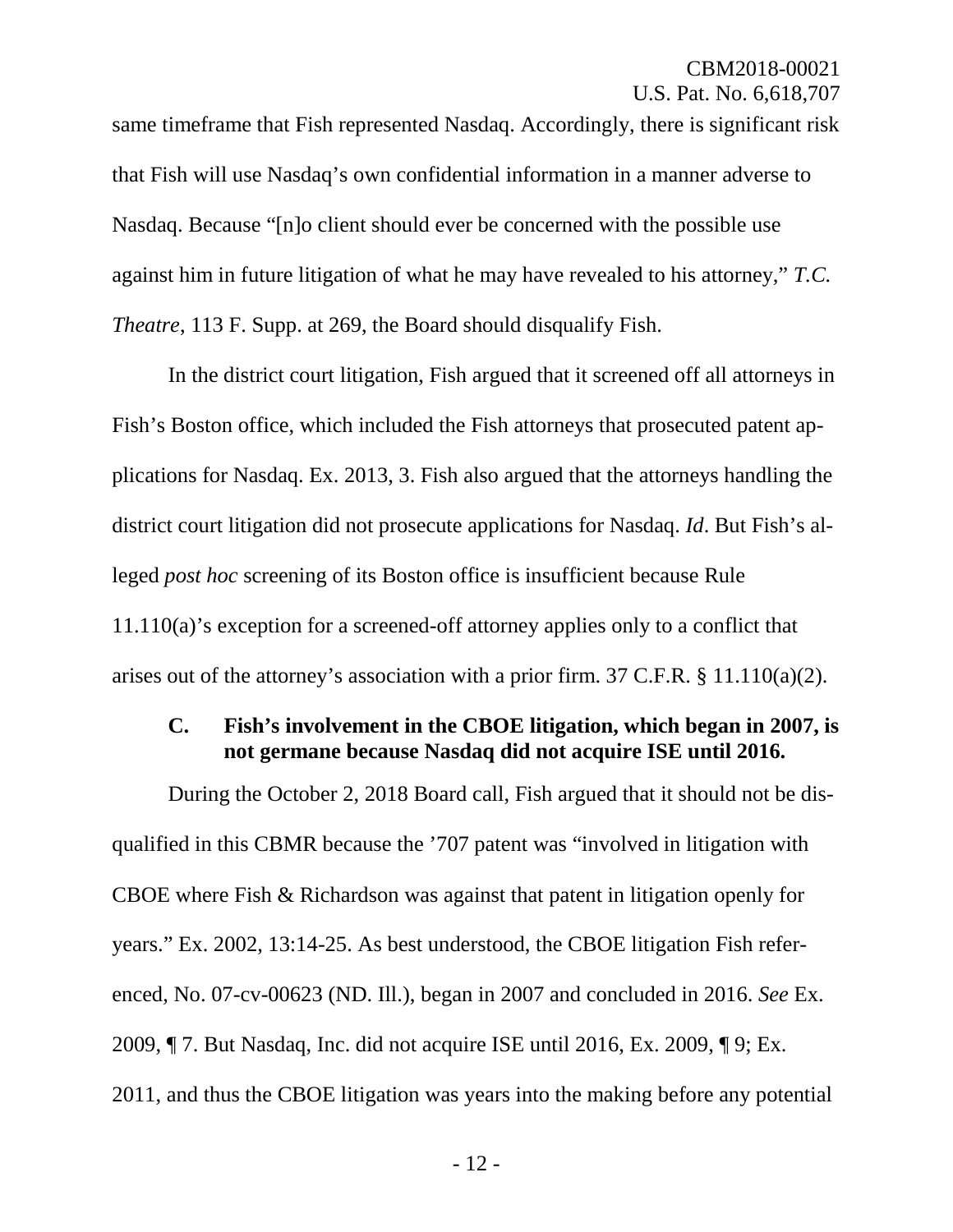conflict could have arisen. Accordingly, Fish's previous adverse stance to the '707 patent is not germane to whether a conflict exists in this CBMR.<sup>[2](#page-14-0)</sup>

# **D. This motion is not untimely; nor would MIAX suffer undue prejudice should the Board disqualify Fish.**

Nasdaq's request to disqualify Fish is not untimely, as Fish asserted during the October 2, 2018 Board call. Ex. 2002, 12:9-13:8. Both before and after Judge Arpert's September 6, 2018 ruling in the co-pending litigation, Nasdaq investigated whether any panel of the PTAB had disqualified counsel in a post-grant proceeding. Nasdaq, however, is unaware of any such decision. In the few PTAB proceedings where disqualification was considered, the facts were very different than the facts in this CBMR. *See, e.g., UPL LTD v. AgroFresh Inc.*, IPR2017-01919, Paper 35 (P.T.A.B. June 13, 2018) (patent owner unsuccessfully attempted to disqualify petitioner's law firm but patent owner was not prior client of the firm, and thus Rule 11.109 was not applicable); *Commscope Techs. LLC v*. *Dali Wireless Inc.*, IPR2018-00571, Paper 18 (P.T.A.B. May 8, 2018) (petitioner unsuccessfully

<span id="page-14-0"></span> $2$  Now faced with disqualification, Fish acknowledges its role in the CBOE litigation, in which it represented CBOE before the district court and in two Federal Circuit appeals. In the Petition, however, Fish failed to appraise the Board of the precedential Federal Circuit opinions stemming from the CBOE litigation. *See* P.O. Prelim. Resp., Paper 6, 13-15.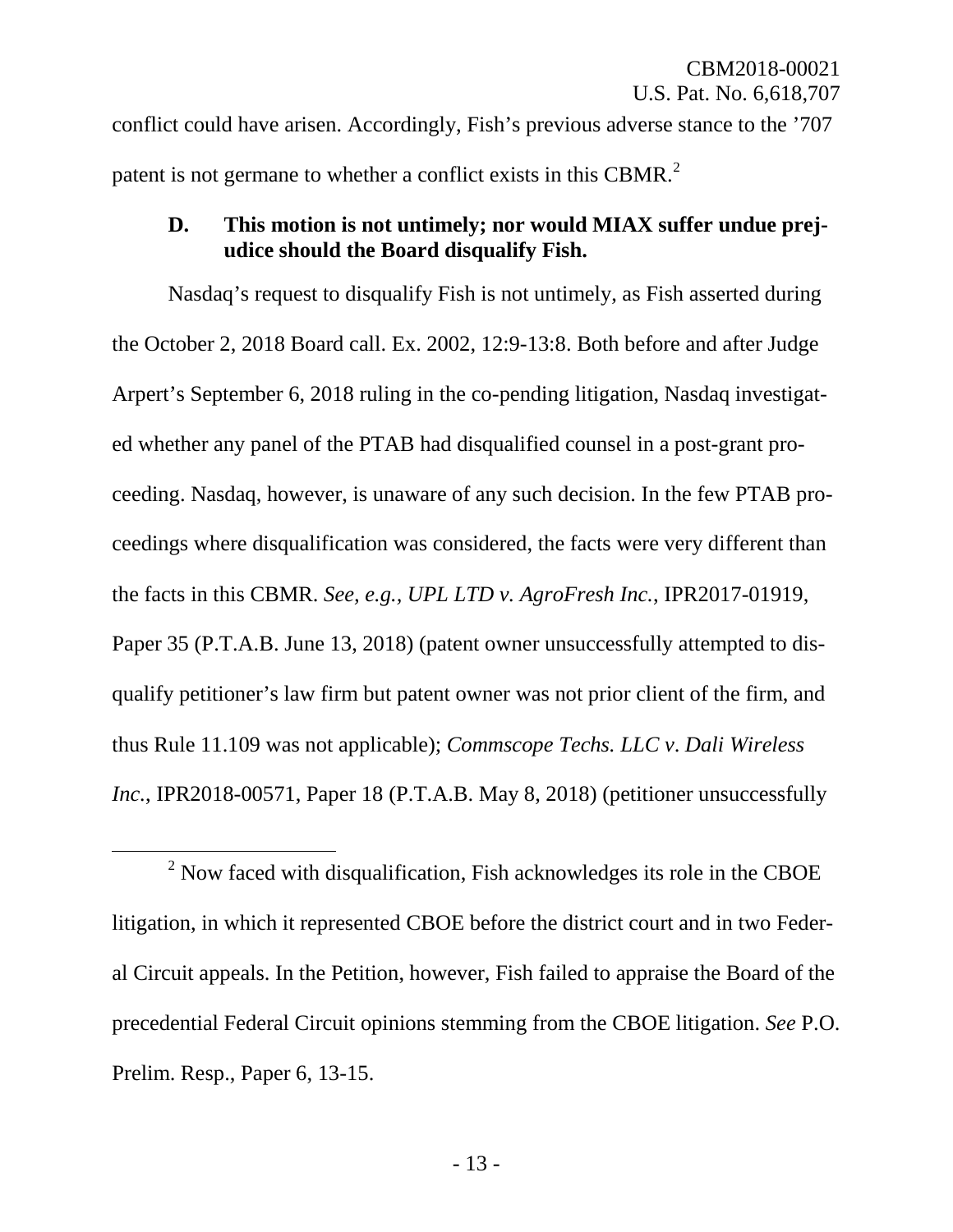attempted to disqualify patent owner's law firm because the firm prosecuted, for petitioner, one of the references relied upon in the IPR petition).

Given the limited guidance on disqualification at the PTAB, Nasdaq waited for a ruling from the district court before approaching the Board. The parties had extensively briefed the issue to the district court, beginning with Nasdaq's opening brief filed March 2, 2018. Ex. 2014. Briefing to the district court was thus already well under way before MIAX filed the petition in this CBMR, and thus the district court was in a better position to rule in the first instance. When Judge Arpert ruled, Nasdaq immediately revisited the issue of disqualifying Fish in this CBMR, and shortly thereafter contacted MIAX to meet and confer on the issue.

Given the procedural nature of CBMR, MIAX was not prejudiced by waiting for Judge Arpert's ruling. After a petitioner files its petition for CBMR, its substantive role is extremely limited during the pre-trial phase of the proceeding. *See*  37 C.F.R. § 42.207(b) (setting patent owner due date three months after a notice of filing date of the petition has issued); 35 U.S.C. § 324(c) (setting Board due date for institution three months after patent owner's preliminary response). MIAX did not allege that its attorney's from Fish were actively working on this CBMR in the period after it filed the petition.

Nor would MIAX suffer undue prejudice should the Board disqualify Fish. Nasdaq asserted seven patents against MIAX in the underlying litigation. Ex. 2013,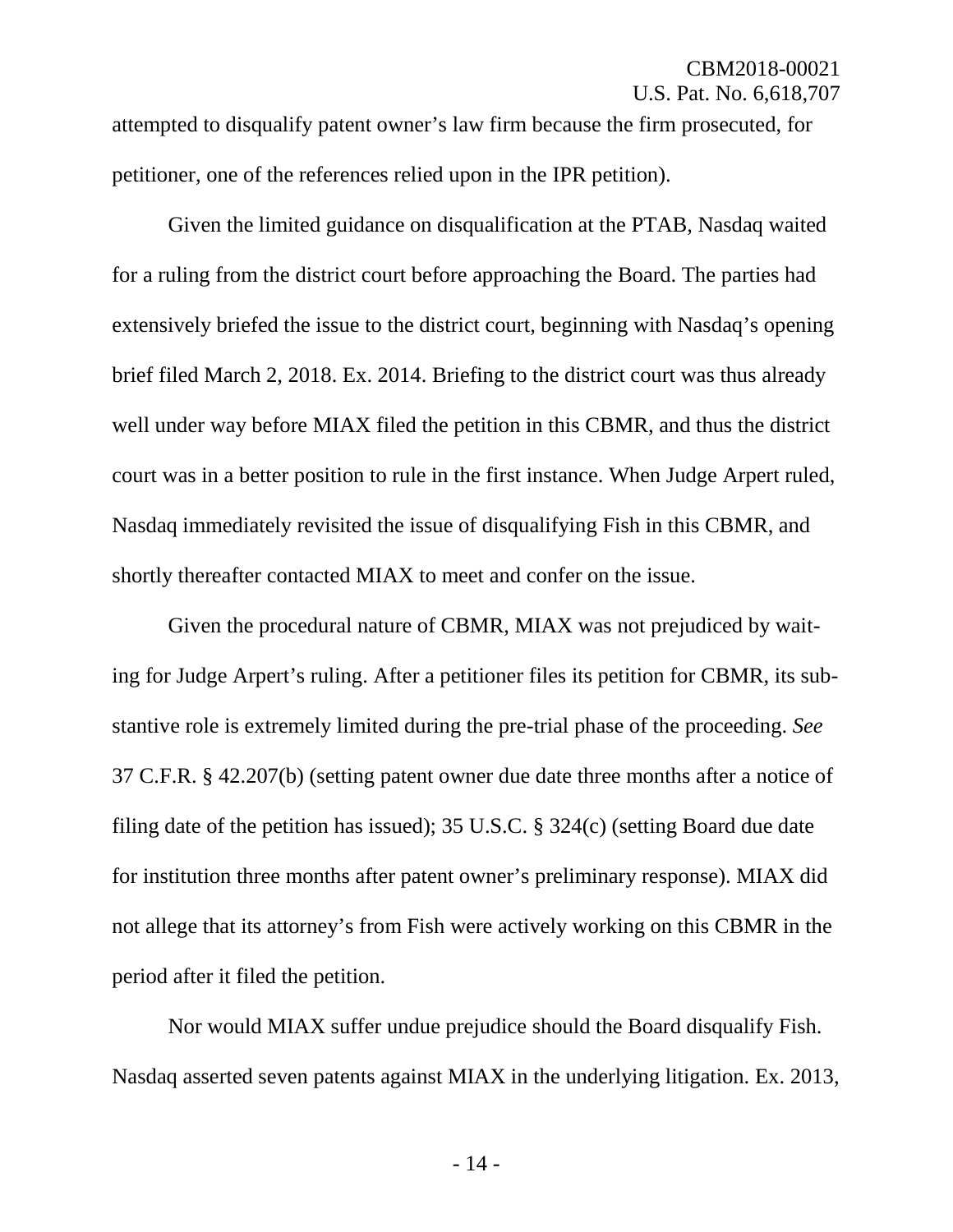1-2. MIAX retained Fish and Reed Smith to defend it before the district court, *id.*  at 2-3, and to file CBMR petitions challenging the asserted patents under Section 101 (three of which were filed by Fish; four of which were filed by Reed Smith). In the district court litigation, Reed Smith filed, on behalf of MIAX, a single motion to dismiss all seven asserted patents as patent ineligible under Section 101, *id*. at 7, and thus Reed Smith is intimately familiar with MAIX's positions and strategy for challenging the '707 patent under Section 101. Indeed, Judge Arpert characterized Fish's and Reed Smith's defense of MIAX in the district court lawsuit as "necessarily a collaborative effort." *Id*. at 12. This collaboration appears to have continued at the PTAB, where MIAX hired the same expert, Dr. Hendershott, to provide testimony in six of the seven CBMRs that MIAX filed (three of which were filed by Fish; three of which were filed by Reed Smith). Accordingly, Reed Smith is intimately familiar with the issues and with MIAX's expert in this CBMR, and is thus well positioned to represent MIAX should the Board disqualify Fish.

#### **VI. CONCLUSION**

Balancing the interest of MIAX's right to retain counsel of its choice in this CBMR versus preserving the integrity of the adversarial process, the Board should disqualify Fish because it represented Nasdaq on intellectual property matters regarding electronic trading technology during a 13-year period that includes the date of invention of the '707 patent.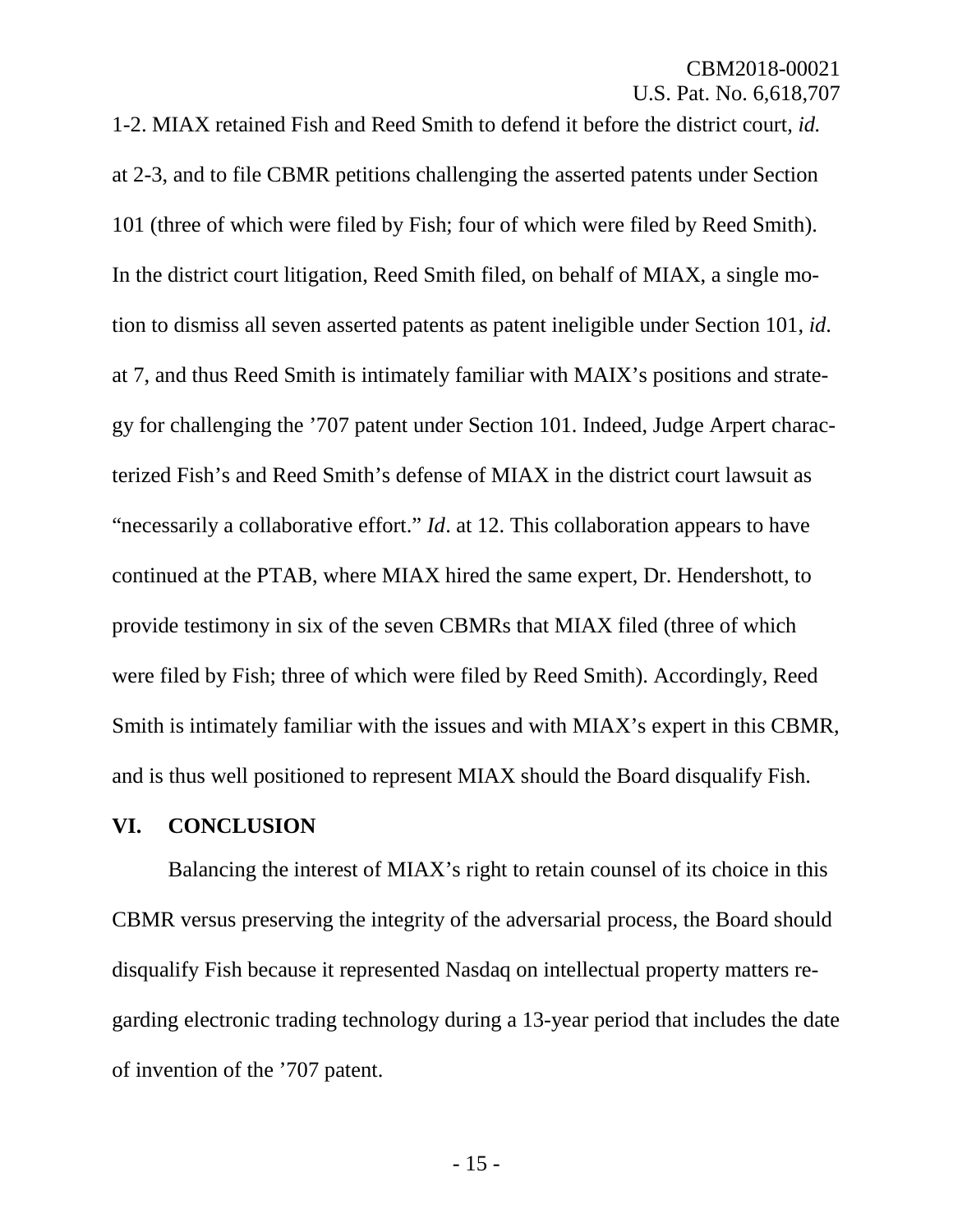Date: October 11, 2018

1100 New York Avenue, N.W. Washington, D.C. 20005–3934 (202) 371–2600

Respectfully submitted, STERNE, KESSLER, GOLDSTEIN & FOX P.L.L.C.

/Robert Sokohl/ Robert E. Sokohl (Reg. No. 36,013) Attorney for Patent Owner